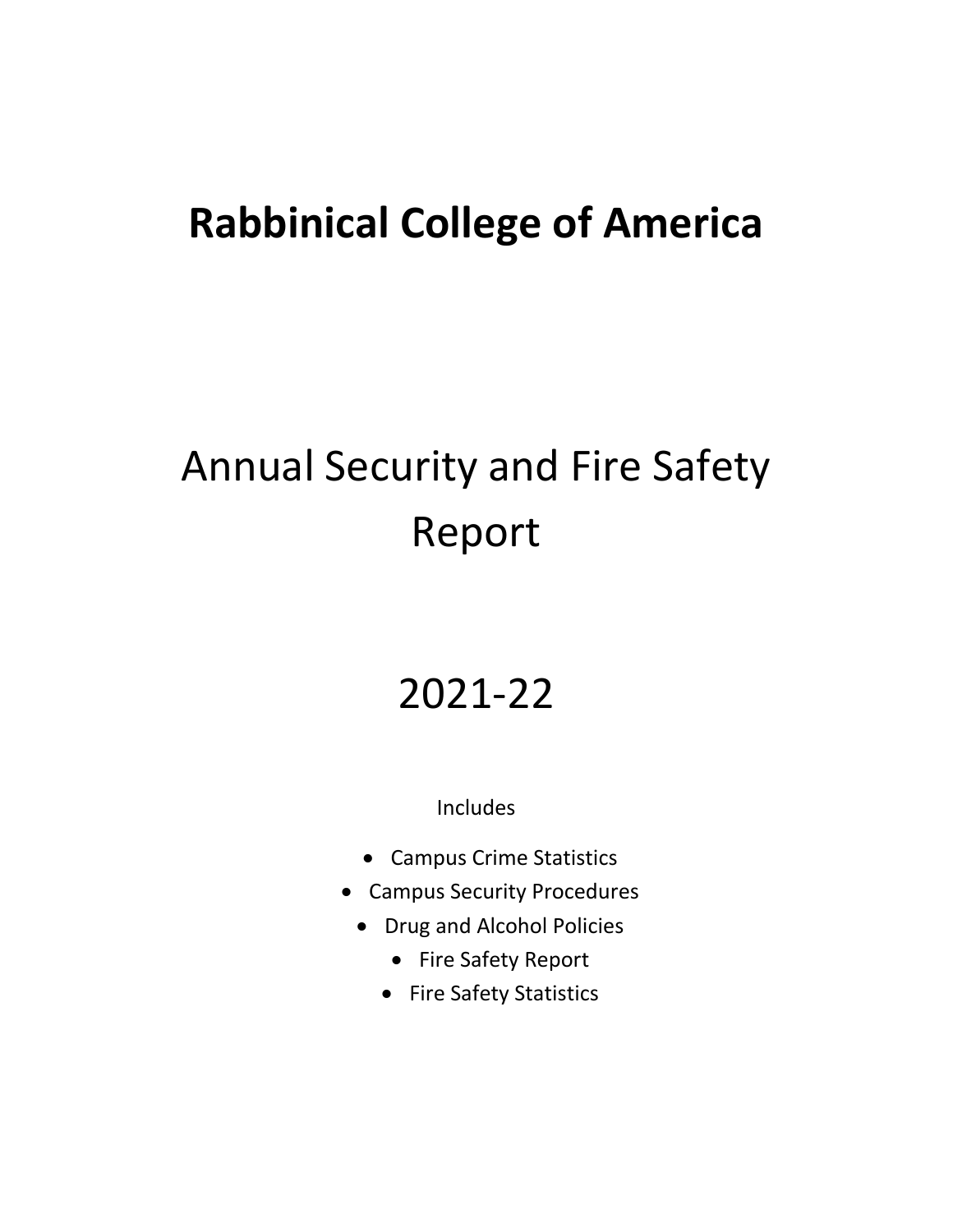### **RABBINICAL COLLEGE OF AMERICA**

### **ANNUAL CAMPUS SECURITY AND FIRE SAFETY REPORT 2021-2022**

#### 1. **Annual Crime Statistics**

| <b>Campus Crime Statistics 2018-2020</b>    |                  |                        |  |
|---------------------------------------------|------------------|------------------------|--|
|                                             | <b>On-Campus</b> | <b>Public Property</b> |  |
| 2018                                        |                  |                        |  |
| Murder/Non-Negligent Manslaughter           | 0                | 0                      |  |
| Negligent Manslaughter                      | 0                | 0                      |  |
| Rape                                        | 0                | 0                      |  |
| Fondling                                    | 0                | 0                      |  |
| Incest                                      | 0                | 0                      |  |
| <b>Statutory Rape</b>                       | 0                | 0                      |  |
| Robbery                                     | 0                | 0                      |  |
| <b>Aggravated Assault</b>                   | 0                | 0                      |  |
| <b>Burglary</b>                             | 0                | 0                      |  |
| Motor Vehicle Theft                         | 0                | 0                      |  |
| Arson                                       | 0                | 0                      |  |
| <b>Arrests for Liquor Law Violations</b>    | 0                | 0                      |  |
| <b>Arrests for Drug Law Violations</b>      | 0                | 0                      |  |
| Arrests for Illegal Weapons Possession      | 0                | 0                      |  |
| <b>Liquor Law Violation Referrals</b>       | 0                | 0                      |  |
| <b>Drug Law Violation Referrals</b>         | 0                | 0                      |  |
| <b>Illegal Weapons Possession Referrals</b> | 0                | 0                      |  |
| <b>Dating Violence</b>                      | 0                | 0                      |  |
| <b>Domestic Violence</b>                    | 0                | 0                      |  |
| <b>Stalking</b>                             | 0                | 0                      |  |
| <b>Hate Crimes</b>                          | 0                | 0                      |  |
| <b>Criminal Homicide</b>                    | 0                | 0                      |  |
| <b>Sex Offenses</b>                         | 0                | 0                      |  |
| Robbery                                     | 0                | 0                      |  |
| Aggravated Assault                          | 0                | 0                      |  |
| <b>Burglary</b>                             | 0                | 0                      |  |
| Motor Vehicle Theft                         | 0                | 0                      |  |
| Arson                                       | 0                | 0                      |  |
| Larceny-Theft                               | 0                | 0                      |  |
| Simple Assault                              | 0                | 0                      |  |
| Intimidation                                | $\overline{0}$   | 0                      |  |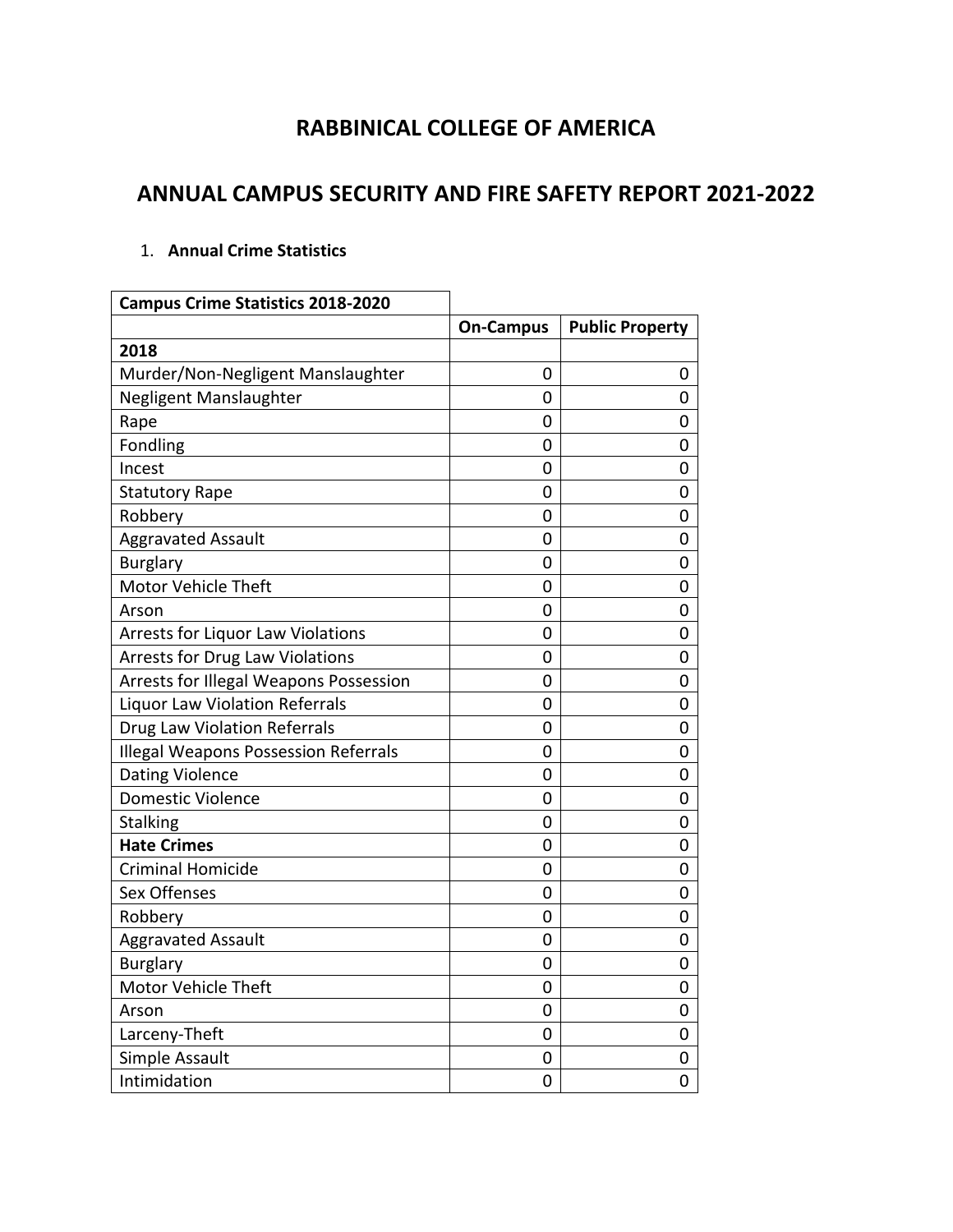| Destruction/Damage/Vandalism of             |   |   |
|---------------------------------------------|---|---|
| Property                                    | 0 | 0 |
|                                             |   |   |
| 2019                                        |   |   |
| Murder/Non-Negligent Manslaughter           | 0 | 0 |
| Negligent Manslaughter                      | 0 | 0 |
| Rape                                        | 0 | 0 |
| Fondling                                    | 0 | 0 |
| Incest                                      | 0 | 0 |
| <b>Statutory Rape</b>                       | 0 | 0 |
| Robbery                                     | 0 | 0 |
| <b>Aggravated Assault</b>                   | 0 | 0 |
| <b>Burglary</b>                             | 0 | 0 |
| <b>Motor Vehicle Theft</b>                  | 0 | 0 |
| Arson                                       | 0 | 0 |
| <b>Arrests for Liquor Law Violations</b>    | 0 | 0 |
| <b>Arrests for Drug Law Violations</b>      | 0 | 0 |
| Arrests for Illegal Weapons Possession      | 0 | 0 |
| Liquor Law Violation Referrals              | 0 | 0 |
| <b>Drug Law Violation Referrals</b>         | 0 | 0 |
| <b>Illegal Weapons Possession Referrals</b> | 0 | 0 |
| <b>Dating Violence</b>                      | 0 | 0 |
| <b>Domestic Violence</b>                    | 0 | 0 |
| <b>Stalking</b>                             | 0 | 0 |
| <b>Hate Crimes</b>                          | 0 | 0 |
| <b>Criminal Homicide</b>                    | 0 | 0 |
| Sex Offenses                                | 0 | 0 |
| Robbery                                     | 0 | 0 |
| <b>Aggravated Assault</b>                   | 0 | 0 |
| <b>Burglary</b>                             | 0 | 0 |
| Motor Vehicle Theft                         | 0 | 0 |
| Arson                                       | 0 | 0 |
| Larceny-Theft                               | 0 | 0 |
| Simple Assault                              | 0 | 0 |
| Intimidation                                | 0 | 0 |
| Destruction/Damage/Vandalism of             |   |   |
| Property                                    | 0 | 0 |
|                                             |   |   |
| 2020                                        |   |   |
| Murder/Non-Negligent Manslaughter           | 0 | 0 |
| Negligent Manslaughter                      | 0 | 0 |
| Rape                                        | 0 | 0 |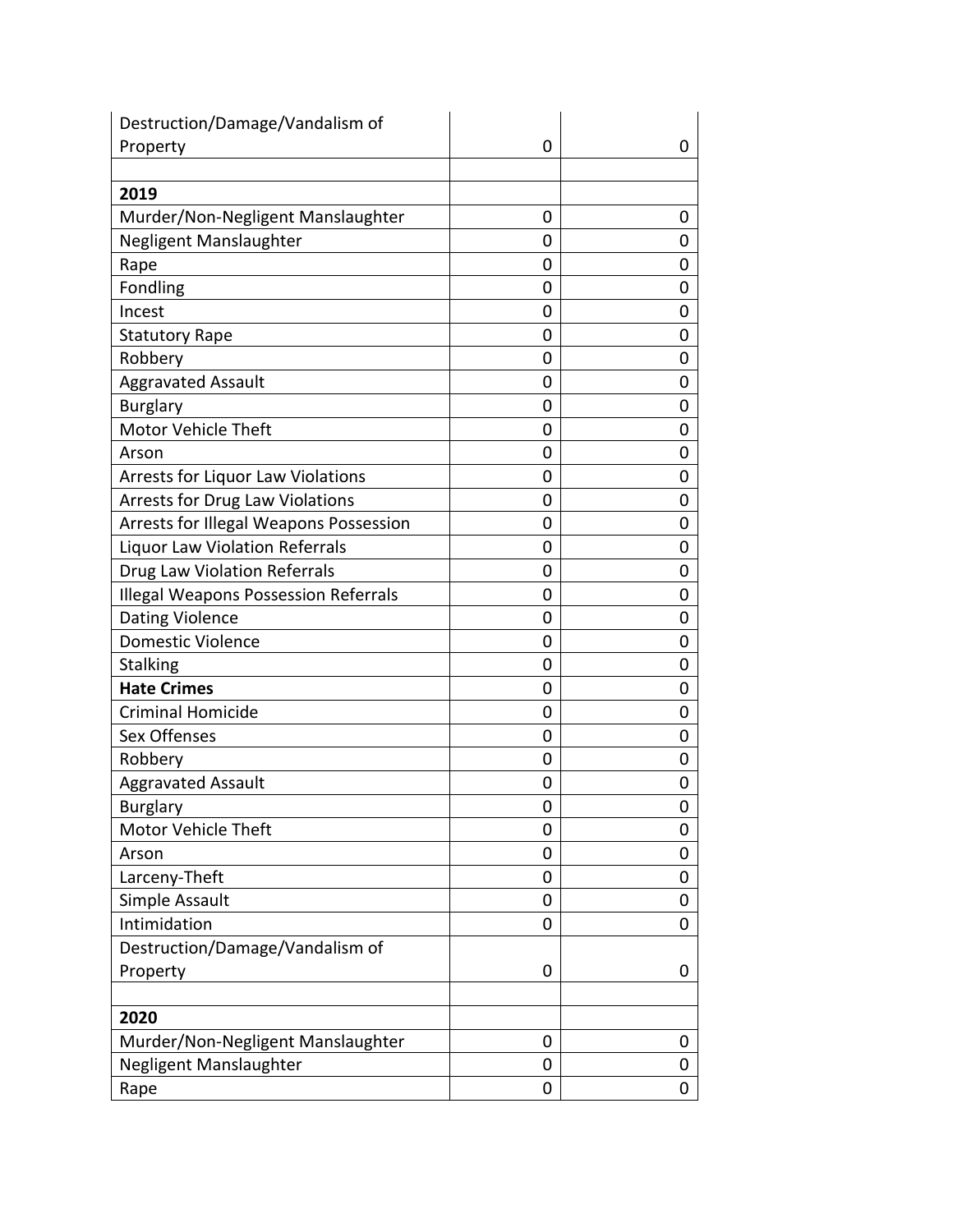| Fondling                                    | 0              | 0 |
|---------------------------------------------|----------------|---|
| Incest                                      | 0              | 0 |
| <b>Statutory Rape</b>                       | 0              | 0 |
| Robbery                                     | 0              | 0 |
| <b>Aggravated Assault</b>                   | 0              | 0 |
| <b>Burglary</b>                             | 0              | 0 |
| Motor Vehicle Theft                         | 0              | 0 |
| Arson                                       | 0              | 0 |
| <b>Arrests for Liquor Law Violations</b>    | 0              | 0 |
| <b>Arrests for Drug Law Violations</b>      | 0              | 0 |
| Arrests for Illegal Weapons Possession      | $\overline{0}$ | 0 |
| Liquor Law Violation Referrals              | 0              | 0 |
| <b>Drug Law Violation Referrals</b>         | 0              | 0 |
| <b>Illegal Weapons Possession Referrals</b> | 0              | 0 |
| <b>Dating Violence</b>                      | $\overline{0}$ | 0 |
| <b>Domestic Violence</b>                    | $\overline{0}$ | 0 |
| <b>Stalking</b>                             | 0              | 0 |
| <b>Hate Crimes</b>                          | 0              | 0 |
| <b>Criminal Homicide</b>                    | 0              | 0 |
| Sex Offenses                                | 0              | 0 |
| Robbery                                     | 0              | 0 |
| <b>Aggravated Assault</b>                   | 0              | 0 |
| <b>Burglary</b>                             | 0              | 0 |
| Motor Vehicle Theft                         | 0              | 0 |
| Arson                                       | 0              | 0 |
| Larceny-Theft                               | 0              | 0 |
| Simple Assault                              | 0              | 0 |
| Intimidation                                | 0              | 0 |
| Destruction/Damage/Vandalism of             |                |   |
| Property                                    | 0              | 0 |

2. **Reporting Campus Crime and Other Emergencies**: Immediately after witnessing a crime on campus, a student or other witness should notify a CSA (Campus Security Authority) or an officer at the local law enforcement agency. In the event of any danger, risk or emergency, such as a bomb threat, suspected criminal or suspicious character on premises, etc., students or others should notify a CSA on campus discreetly and cautiously.

**Policies for making timely warning reports:** Prompt reporting of any emergencies or criminal actions to local law enforcement agencies or CSAs will prompt timely notification to all students and employees as to precautions to take while avoiding panic. Relevant information will be communicated to the employees and student body as soon as the information is available.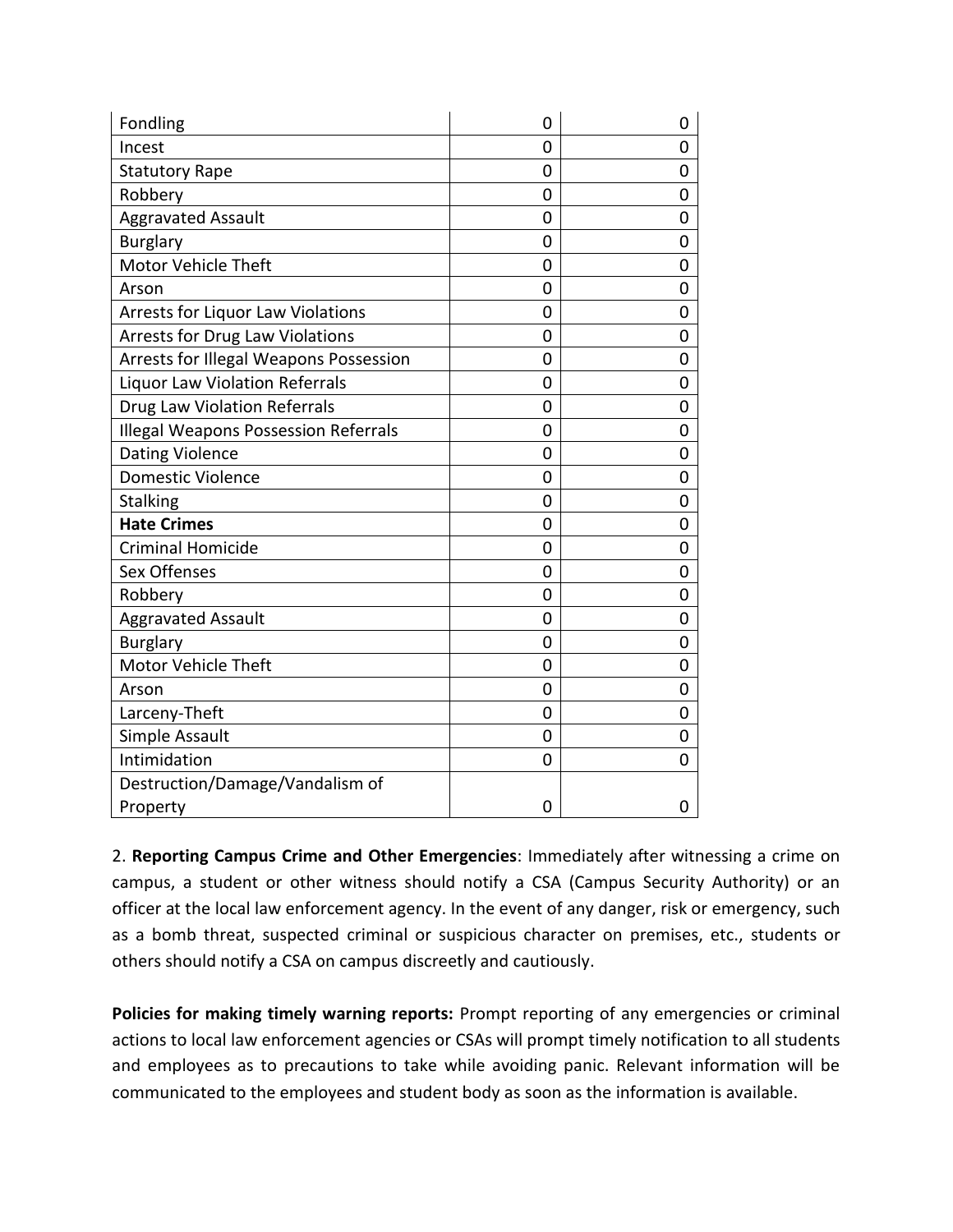**Policies for preparing the annual disclosure of crime statistics:** Rabbinical College of America prepares and publishes a crime statistics report annually as required by the Clery Act. The report contains statistics for the previous three calendar years on Clery crimes that were reported to have occurred on Clery Geography – on campus, and on public property within or immediately adjacent to campus. Crime statistics are obtained from local law enforcement agencies and CSAs.

**Policies for reporting Clery Act crimes:** Victims or witnesses are encouraged to report Clery act crimes on a voluntary, confidential basis for inclusion in the annual disclosure of Crime Statistics.

The Campus Security Authority (CSA) to whom students and employees should report Clery Act crimes for the purpose of making timely warning reports and the annual statistical disclosure is listed below.

Rabbi Hershel Lipsker, Director of Plant Operations

**3. Policies concerning security of and access to campus facilities, including residence halls:**  Access to all school facilities is restricted to approved students and employees, and authorized visitors. All buildings are securely locked after programs and study sessions have ended, and the dormitory is locked at curfew. The dormitory is locked during the day, with student access through a combination lock, fob or key. After-hours student access is provided only by contacting appointed employees and/or students. Campus maintenance is performed during daylight hours by trusted employees or contractors.

**4. Policies concerning Campus Law Enforcement:** The institution maintains no security department of its own.

A victim or witness to a criminal, dangerous or suspect situation on campus is encouraged to promptly and accurately report the crime to the local law enforcement agency or a CSA. Should the victim of a crime be unable or elect not to make a report, a report may be made on his or her behalf.

**Policies Concerning Pastoral and Professional Counselors**: When deemed appropriate, pastoral or professional counselors are encouraged to inform the persons they are counseling of any procedures to report crimes on a voluntary, confidential basis for inclusion in the annual disclosure of crime statistics.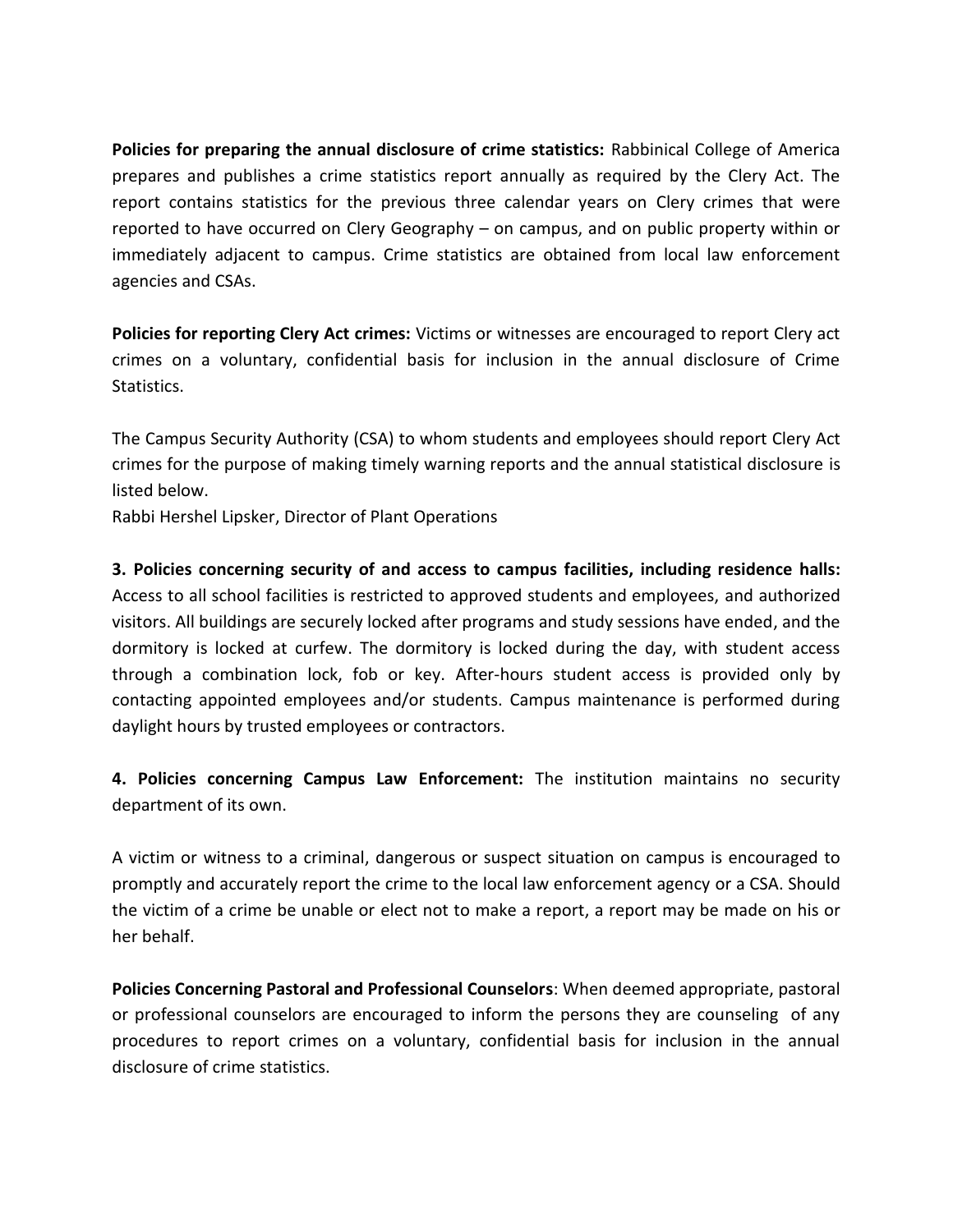**5. Programs to Educate Students and Employees about Campus Security Procedures:**  Students and employees are instructed to review all security materials annually, and to strictly adhere to all policies. They are encouraged to be mindful of the responsibility for their security and that of others. Alertness, awareness and prompt reporting of any suspicious or criminal activity can help ensure a safer campus.

**6. Programs to Educate Students and Employees about Crime Prevention:** Students and employees are frequently reminded to observe rudimentary safety precautions, such as traveling in groups after dark and in high crime areas. General safety tips, alcohol awareness, theft prevention and dormitory safety are discussed at least once annually.

**7. Policy Regarding Police Monitoring of Crime at Recognized Off-Campus Organizations:** Our institution does not have any recognized off-campus organizations.

**8. Policy on the possession, use, and sale of alcoholic beverages and enforcement of state underage drinking laws:** The unlawful possession, use or sale of alcoholic beverages on campus, or as part of school activities is strictly prohibited. State underage drinking laws will be fully enforced, and any student misusing alcohol on or off-campus will be subject to reprimands and disciplinary sanctions, up to and including suspension or expulsion.

**9. Policy on the possession, use, or sale of illegal drugs and enforcement of federal and state drug laws:** The unlawful possession, use or sale of illegal drugs on campus, or as part of school activities is strictly prohibited. Both federal and state drug laws will be fully enforced, and any student misusing drugs on or off-campus will be subject to reprimands and disciplinary sanctions, up to and including suspension or expulsion.

**10. Description of drug or alcohol-abuse education programs:** See the Biennial Review of Drug and **Alcohol Abuse Prevention Program** <https://www.rca.edu/media/pdf/1146/WLjI11465302.pdf> and the Drug and Alcohol Abuse Prevention Policy <https://www.rca.edu/media/pdf/1120/QrQd11207135.pdf> for specifics of the drug and alcohol abuse programs.

**11. Policies on Dating Violence, Domestic Violence, Sexual Assault, and Stalking:** Rabbinical College of America is completely committed to maintaining a safe and secure environment for all students. Accordingly, the school adheres to a strict and uncompromising no-tolerance policy with regard to any form of dating violence, domestic violence, sexual assault or stalking.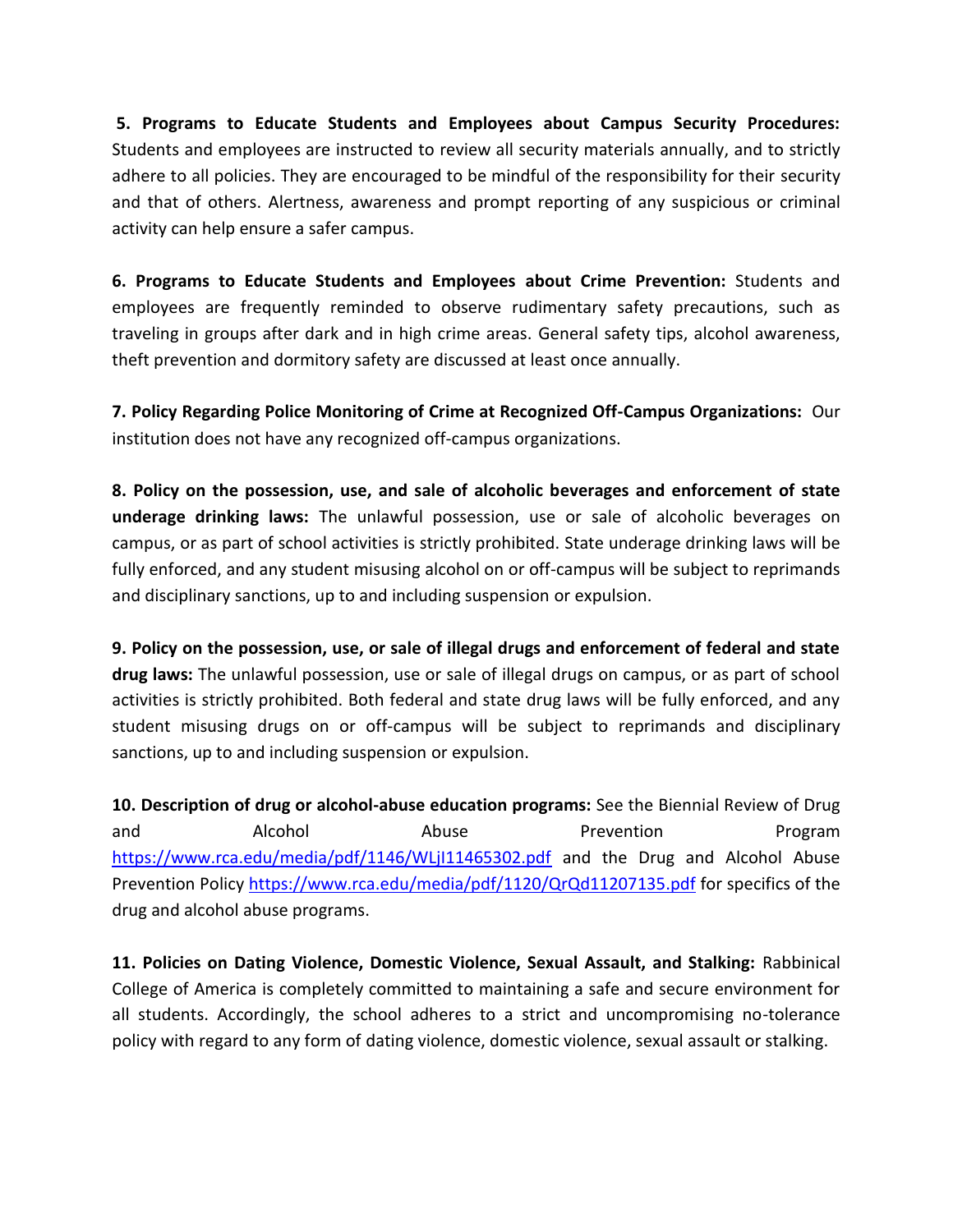Should Rabbinical College of America become aware of an incident of sexual assault, dating violence, domestic violence or stalking, Rabbinical College of America will promptly and effectively respond in a manner designed to eliminate the misconduct, prevent its recurrence, and address its effects.

The school official who is responsible for coordinating efforts to prevent sexual assault, dating violence, domestic violence and stalking is Rabbi Mendy Herson. He can be contacted at Rabbinical College of America, Administrative Offices, 226 Sussex Avenue, P.O. Box 1996 Morristown, NJ 07962-1996. He can also be reached by phone at (973) 267-9404.

**Description of the institution's educational programs and campaigns to prevent and promote awareness of Dating Violence, Domestic Violence, Sexual Assault, and Stalking:** Rabbinical College of America provides annual primary prevention and awareness programs for all students and employees. As detailed below, primary prevention and awareness defines dating violence, domestic violence, sexual assault, and stalking, as well as consent with relation to sexual activity. Topics such as risk reduction and bystander intervention, among others, are also covered.

#### **Definitions:**

**Consent:** New Jersey's criminal code includes a generally applicable definition of consent as follows:

- 1. In general: The consent of the victim to conduct charged to constitute an offense or to the result thereof is a defense if such consent negates an element of the offense or precludes the infliction of the harm or evil sought to be prevented by the law defining the offense.
- 2. Consent to bodily harm: When conduct is charged to constitute an offense because it causes or threatens bodily harm, consent to such conduct or to the infliction of such harm is a defense if:
	- A. The bodily harm consented to or threatened by the conduct consented to is not serious; or
	- B. The conduct and the harm are reasonably foreseeable hazards of joint participation in a concerted activity of a kind not forbidden by law; or
	- C. The consent establishes a justification for the conduct under chapter 3 of the code.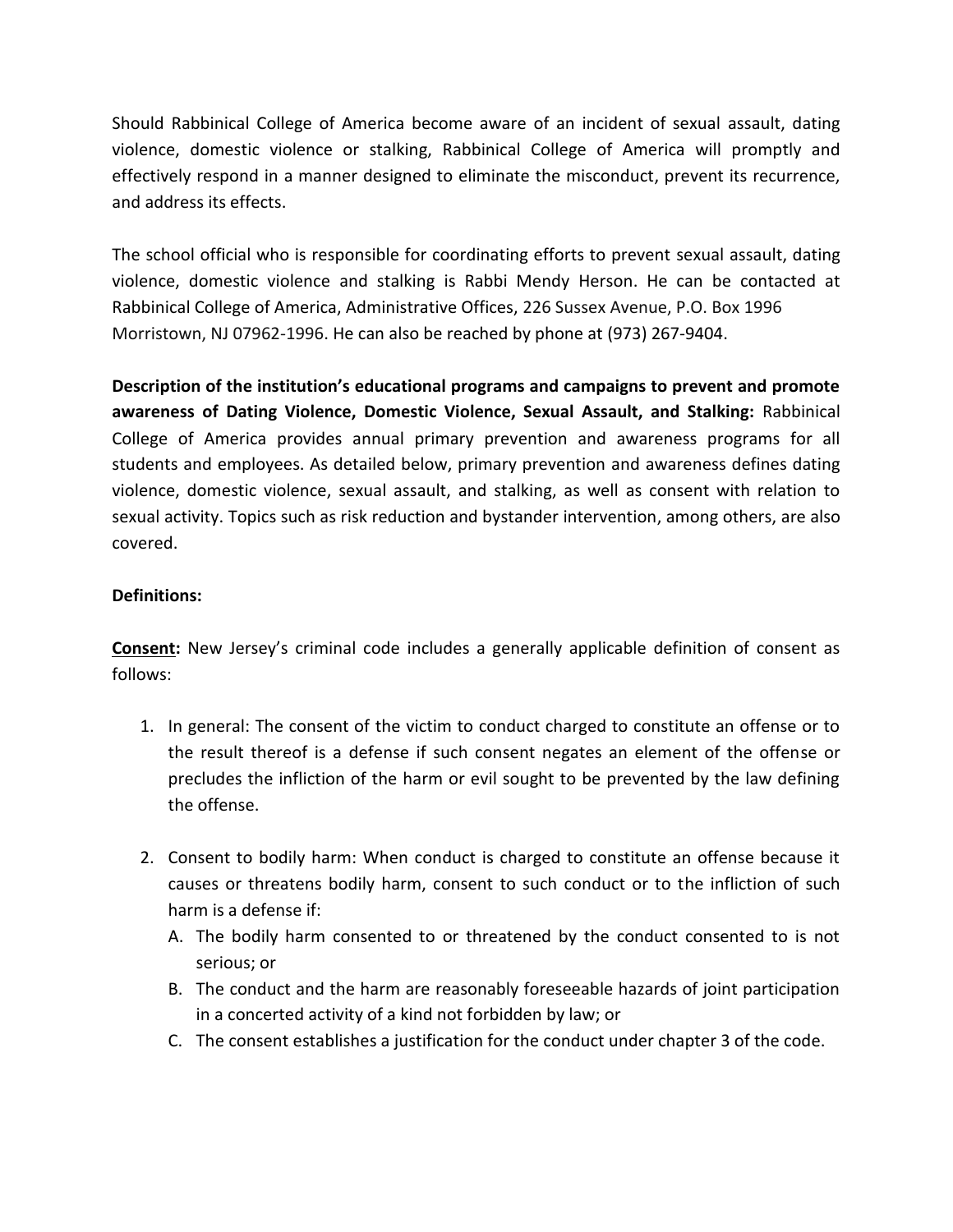- 3. Ineffective Consent: Unless otherwise provided by the code or by the law defining the offense, assent does not constitute consent if:
	- A. It is given by a person who is legally incompetent to authorize the conduct charged to constitute the offense; or
	- B. It is given by a person who by reason of youth, mental disease or defect or intoxication is manifestly unable or known by the actor to be unable to make a reasonable judgment as to the nature of harmfulness of the conduct charged to constitute an offense; or
	- C. It is induced by force, duress or deception of a kind sought to be prevented by the law defining the offense.

**Dating Violence**: Violence committed by a person who is or has been in a social relationship of a romantic or intimate nature with the victim is dating violence. The existence of such a relationship shall be determined based on a consideration of the following factors:

- •the length of the relationship
- •the type of relationship
- •the frequency of interaction between the persons involved in the relationship

**Domestic violence:** A felony or misdemeanor crime of violence committed by:

- a current or former spouse or intimate partner of the victim,
- a person with whom the victim shares a child in common,

• a person who is cohabitating with or has cohabitated with the victim as a spouse or intimate partner,

• a person similarly situated to a spouse of the victim under the domestic or family violence laws of the jurisdiction receiving grant monies [under VAWA], or

• any other person against an adult or youth victim who is protected from that person's acts under the domestic or family violence laws of the jurisdiction.

**Sexual assault:** An offense that meets the definition of rape, fondling, incest, or statutory rape.

**Stalking**: Engaging in a course of conduct directed at a specific person that would cause a reasonable person to fear for his or her safety or the safety of others, or suffer substantial emotional distress.

Rabbinical College of America prohibits any and all forms of dating violence, domestic violence, sexual assault or stalking.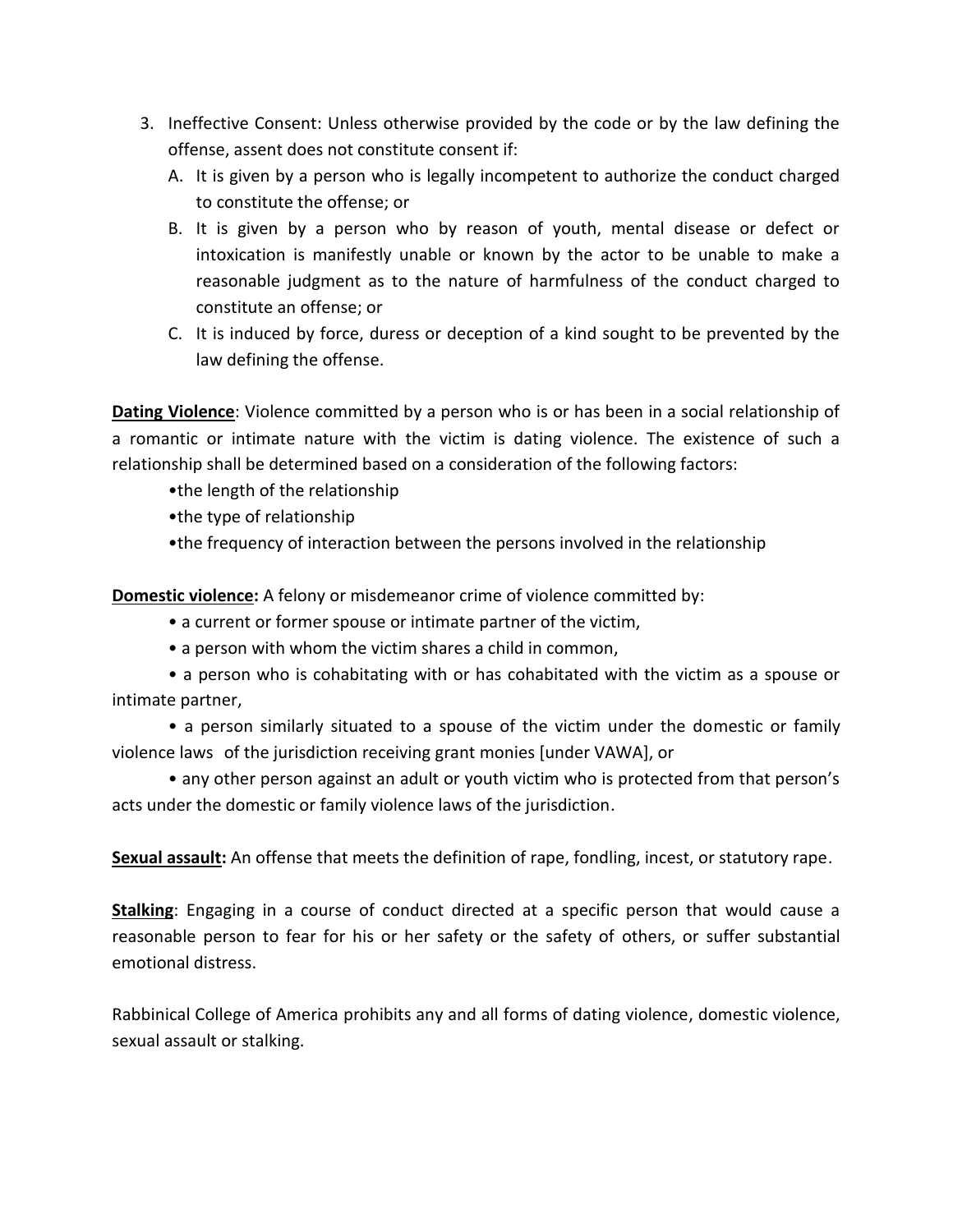An **engaged bystander** is someone who intervenes in a positive way before, during, or after a situation or event in which they see or hear behaviors that promote sexual violence (NSVRC, 2013). The bystander approach attempts to teach community members how to be engaged bystanders in a safe and effective way.

If you see someone in danger of being assaulted:

- Call 911.
- Before becoming actively involved, evaluate the risk. If you feel it is safe to do so, offer assistance. Ask if the person needs help.
- Assess if it is safe for you to remain at the scene. If it is, remain there. If there is a witness the perpetrator is less likely to follow through.
- Solicit help from other bystanders.
- If you know the perpetrator, tell them you do not approve of their actions. Ask them to leave the potential victim alone.

#### **Risk Reduction:**

- Be mindful of your surroundings. Avoid isolated or poorly lit areas if at all possible.
- Don't be afraid to be firm, speak up and verbalize any misgivings you may have.
- At social events, stick together with friends you trust. Arrange to look out for one another.
- Plan to check in with your friends during and after social events.
- Always listen to your gut feelings. If you feel uneasy or unsafe, leave the area immediately.
- Never accept alcohol or any drink from someone you don't know.
- Be aware that drinking can impair your judgment.

**Procedures victims should follow if a crime of dating violence, domestic violence, sexual assault, or stalking has occurred:** It is important for the victim to preserve all physical evidence that may assist in proving that the alleged criminal offense occurred. This evidence may also be helpful in obtaining a protection order.

Victims are urged to report the alleged offense to the police immediately. The nearest police station is located at 49 Woodland Ave, Morristown, NJ 07960. The Morris Township police phone number is (973) 539-0777. Should the victim feel uncomfortable contacting the police directly, he may do so indirectly through Rabbi Hershel Lipsker. He may also decline to notify such authorities.

**Rights of Victims and the Institution's Responsibilities for Orders of Protection, "No-Contact" Orders, Restraining Orders, or Similar Lawful Orders Issued by a Criminal, Civil, or Tribal Court or by the Institution:** Rabbinical College of America will comply with New Jersey State law in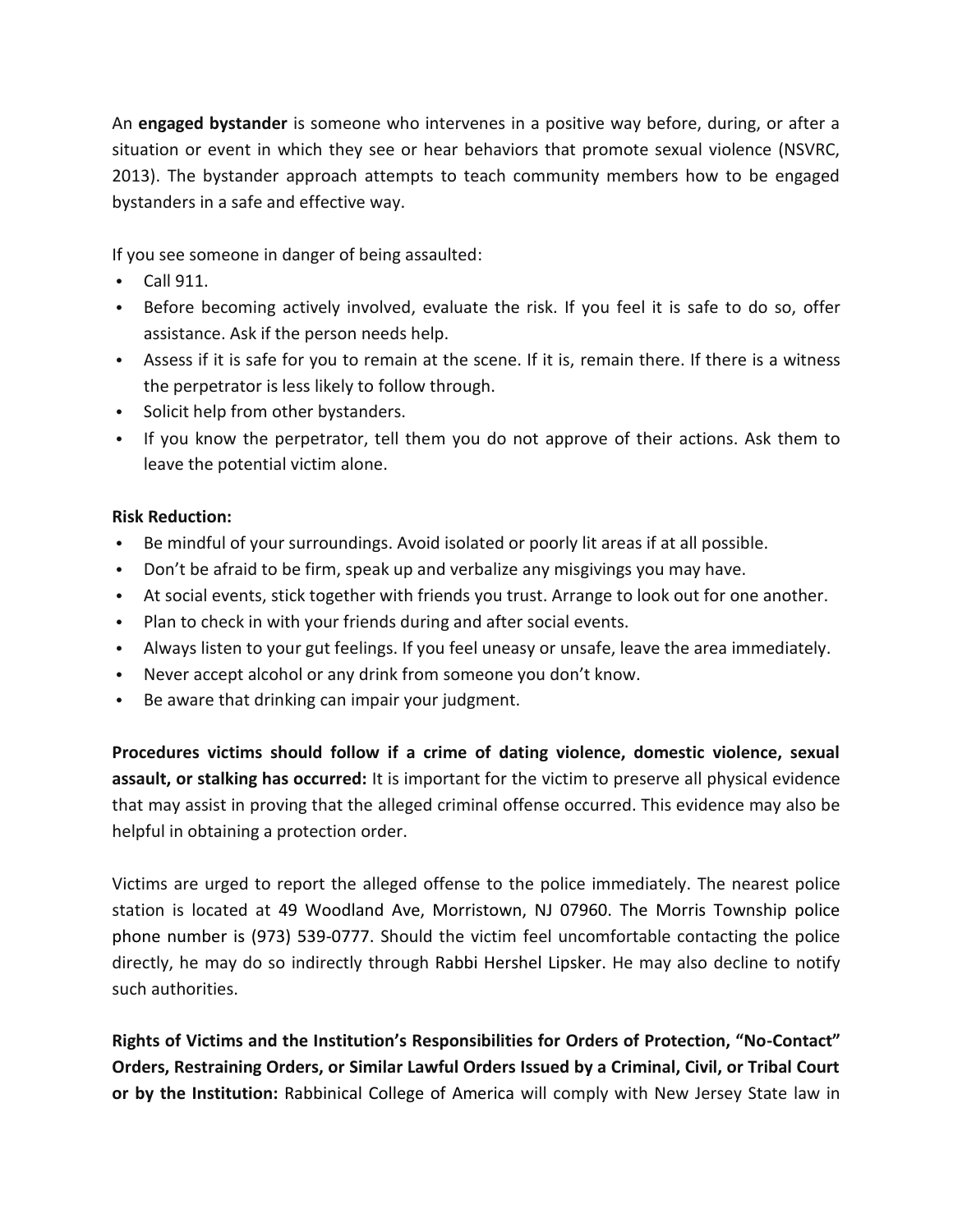regard to orders of protection and similar lawful orders. Rabbinical College of America does not issue restraining or other orders of protection.

Rabbinical College of America will complete publicly available recordkeeping, including Clery Act reporting and disclosures, without the inclusion of personally identifying information about the victim. Rabbinical College of America will also maintain as confidential any accommodations or protective measures provided to the victim, to the extent that maintaining such confidentiality would not impair the ability of the institution to provide the accommodations or protective measures.

Rabbinical College of America will provide written notification to students and employees regarding available resources (including confidential resources) relating to existing counseling, health, mental health, victim advocacy, legal assistance, visa and immigration assistance, student financial aid, and other services available for victims, both within the institution and in the community.

Victims may also be directed to contact a special culturally-sensitive project called Amudim. Their confidential hotline is (646) 517-0222. This is a dedicated hotline and is answered by culturally sensitive social workers and legal staff. Information about their services is available at the following website: Amudim.org.

Victims of domestic violence may also contact the Shalom Task Force's Confidential Hotline at (718) 337-3700.

Counseling is available on campus and is provided by faculty and administration members. Should the victim prefer to work with someone outside of the school administration, the institution may refer him to the Chai Lifeline Crisis Hotline. Their phone number is (212) 465- 1300 or toll free (877) 242-4543.

Rabbinical College of America will also provide written notification to victims about options for, available assistance in, and how to request changes to academic, living, transportation, and working situations or protective measures. Upon request and if reasonably attainable, Rabbinical College of America will provide such accommodations after the alleged sex offense, regardless of whether the victim chooses to report the crime to local law enforcement.

Should a student or employee report to the institution that the student or employee has been a victim of dating violence, domestic violence, sexual assault, or stalking, whether the offense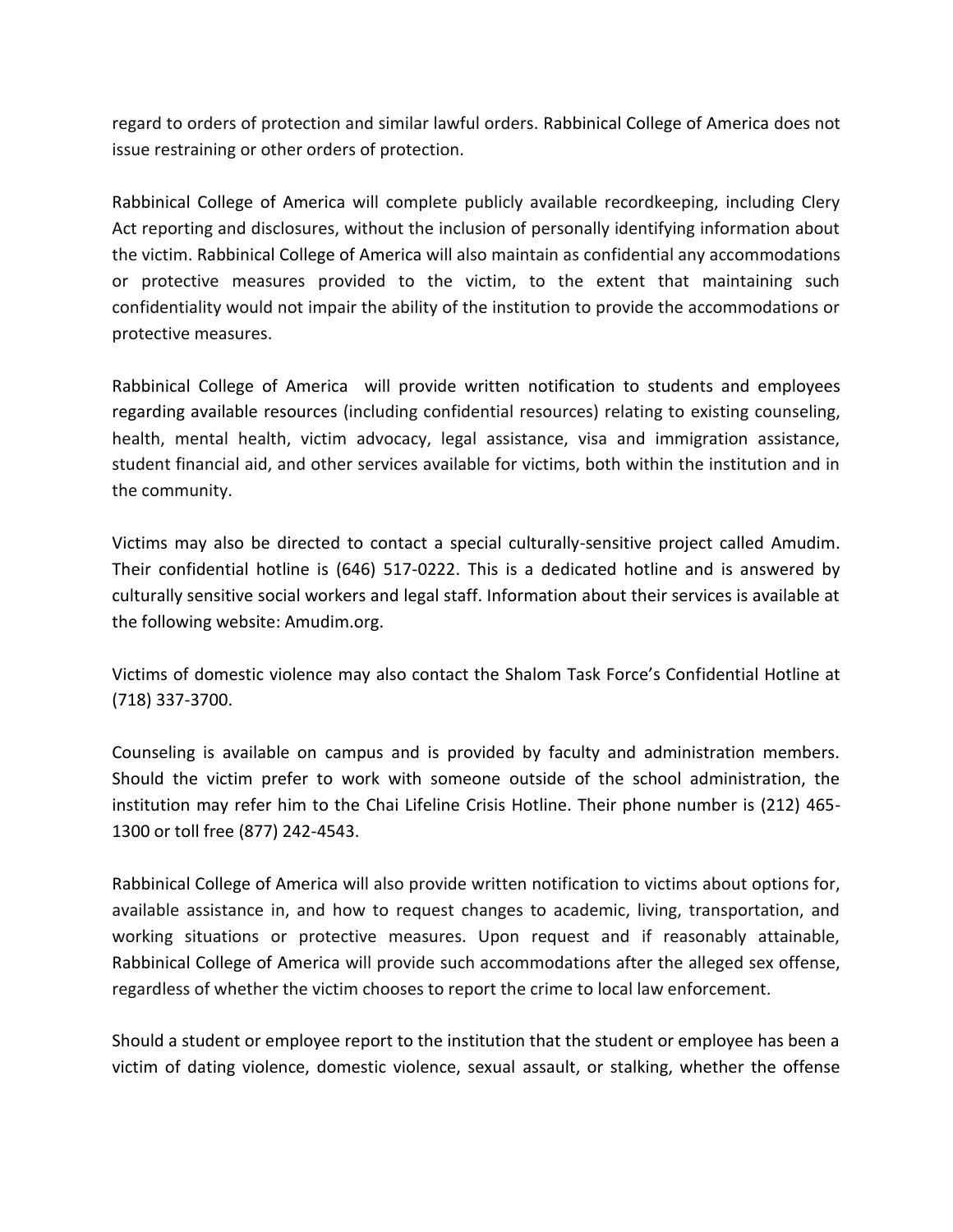occurred on or off campus, the institution will provide the student or employee a written explanation of the student's or employee's rights and options.

**Policies regarding Disciplinary Proceedings in Cases of Alleged Dating Violence, Domestic Violence, Sexual Assault or Stalking:** A student or employee who wishes to file a complaint or a report of sexual violence, dating violence, domestic violence and stalking or any other form of sexual misconduct should contact Rabbi Mendy Herson at the phone number or address listed above.

Within 10 days of the complaint or report filing, disciplinary proceedings will begin. Both the accuser and the accused will be called before a disciplinary committee headed by Rabbi Mendy Herson, who receives annual training in sexual violence, dating violence, domestic violence and stalking, and will include a prompt, fair, and impartial process. The accuser and the accused are entitled to the same opportunities to have others present - including an advisor of the individual's choosing - during the disciplinary proceedings. Rabbi Mendy Herson will interview both parties and any witnesses in order to make a determination of the culpability of the accused. Within 30 days, the accuser and the accused will be informed simultaneously in writing the results of the school's disciplinary proceeding with respect to the alleged offense or incident.

Any student found guilty of sexual violence, domestic violence, dating violence or stalking, or any other form of sexual misconduct, as determined by an investigation by a faculty board of inquiry, will immediately be expelled from the institution. Attendance at our institution is a privilege, not a right, and may be withdrawn without notice if the student is deemed a threat to the safety and security of the institution. There is no due process involved, and no appeals will be accepted.

Any employee found guilty of sexual violence, domestic violence, dating violence or stalking, or any other form of sexual misconduct, as determined by an investigation by a faculty board of inquiry, will immediately be terminated from their position. There is no due process involved, and no appeals will be accepted.

**12. Sex Offender Registration:** The following link is provided to enable students and employees of Rabbinical College of America access to information concerning registered sex offenders in the state of NJ - [http://www.njsp.org/info/reg\\_sexoffend.html.](http://www.njsp.org/info/reg_sexoffend.html)

**13. Emergency Notifications and Timely Warnings:** Institutions are required to provide emergency notifications or timely warnings based upon the circumstances. Emergency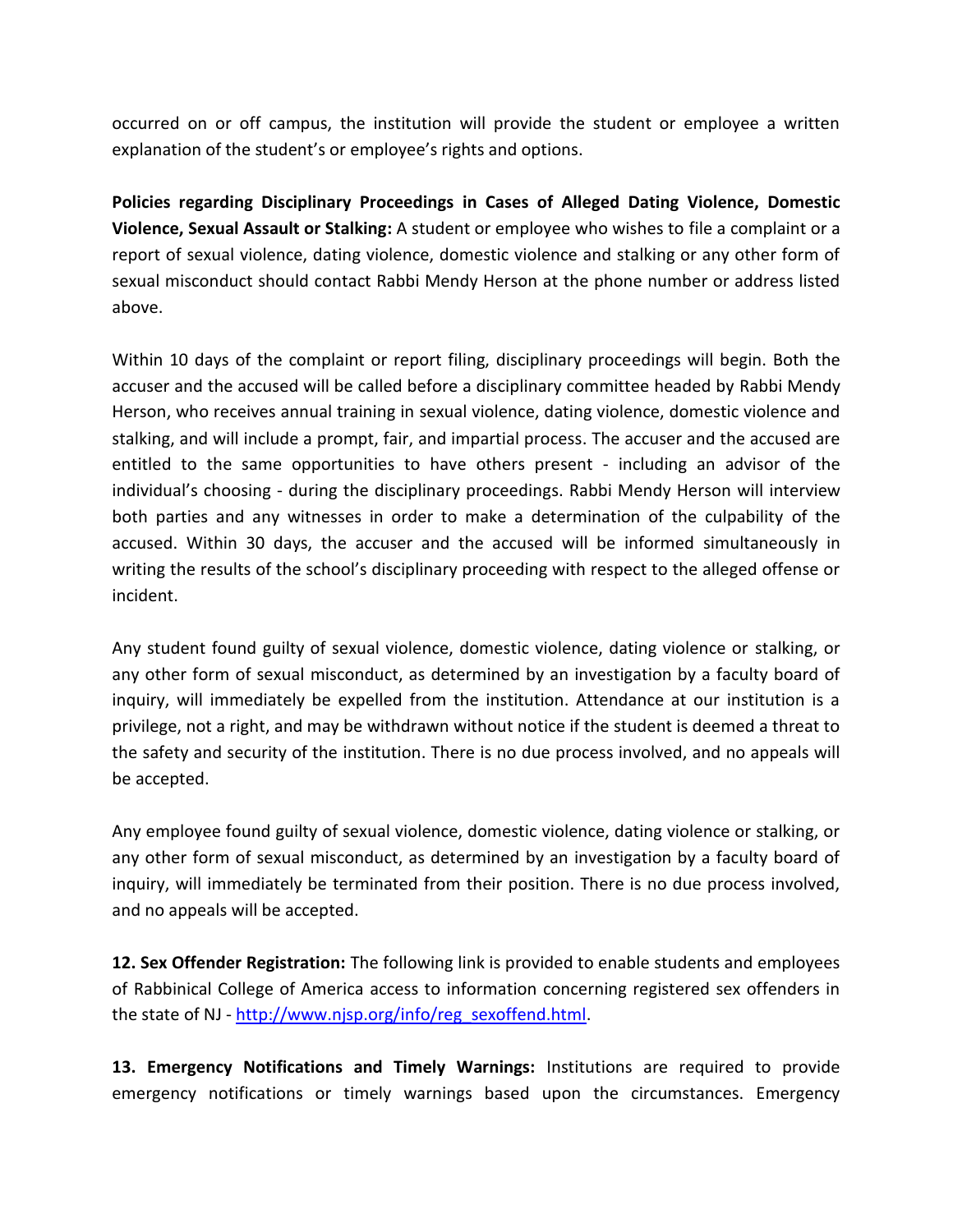notifications are required to provide immediate notification to the campus community upon confirmation of a significant emergency or dangerous situation occurring on campus that involves an immediate threat to the health or safety of students or employees.

In the event of an emergency or dangerous situation on campus confirmed by Rabbi Hershel Lipsker, Rabbi Hershel Lipsker will determine the appropriate community to notify and the content of the notification, including the withholding as confidential the names and other identifying information of victims. Rabbi Hershel Lipsker will then activate an alarm which sounds throughout the entire area under notification. Upon hearing the alarm, students and employees are expected to immediately evacuate the premises and meet at the designated emergency evacuation site.

If an emergency or threat requires that students remain in the building and that the building remains securely locked, Lockdown Procedures will go into effect securing the building and students from any outside threat.

Rabbi Hershel Lipsker will also coordinate the disseminating of emergency information to the larger community via the school's website or local news station.

Emergency procedures are tested at least once annually, on an announced or unannounced basis. Each test is documented, with the description of the exercise, date and time, as well as whether it was announced or unannounced.

Timely warnings are required for all Clery Act crimes that occur on Clery Geography, are reported to CSAs or local law enforcement agencies and are considered by the institution to represent a serious or continuing threat to students and employees.

Prompt reporting of Clery Act crimes on Clery Geography to CSAs or local law enforcement agencies will initiate timely warnings to all students and employees as to precautions to take while avoiding panic. Timely warnings may include the posting of notices in the schools common areas, a bulletin on the schools website or via a public announcement. Relevant crime information will be disseminated in the same manner, as soon as the information is available.

In an emergency or a dangerous situation, the institution will, without delay and accounting for the safety of the community, determine the content of the notification and initiate the notification system unless issuing a notification will, in the judgment of responsible authorities, compromise efforts to assist a victim or contain, respond to, or otherwise mitigate the emergency.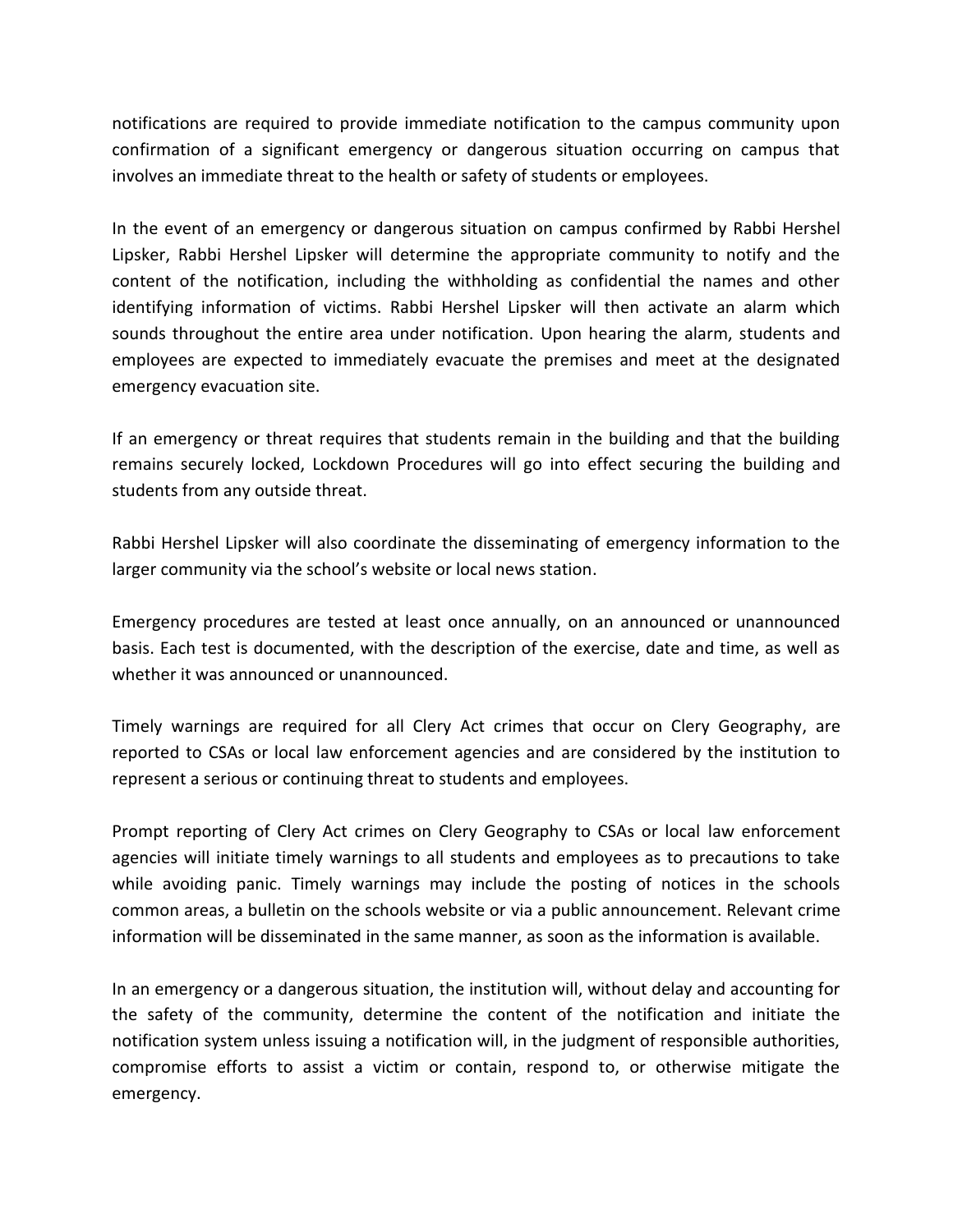**14. Missing Student Policy:** In the event that a student, employee, or any individual becomes aware of a student missing for 24 hours he or she should notify Rabbi Hershel Lipsker. Rabbi Hershel Lipsker will immediately file a missing persons report with the local law enforcement agency that has jurisdiction over the area.

Students may identify a contact person(s) whom the school shall notify within 24 hours of the determination (by the local law enforcement agency) that the student is missing. All contact information will be registered confidentially, will only be accessible to authorized campus officials, and will not be disclosed, except to law enforcement personnel in furtherance of a missing person investigation.

If the student is under 18 years of age and not emancipated, the institution will notify a custodial parent or guardian within 24 hours of the determination that the student is missing, in addition to notifying any contact person(s) designated by the student.

In all cases, the institution will notify the local law enforcement agency within 24 hours of the determination that the student was missing, unless the local law enforcement agency was the entity that made the determination that the student was missing.

**Information for Crime Victims about Disciplinary Proceedings:** Upon written request, Rabbinical College of America will provide the alleged victim of any crime of violence or nonforcible sex offense the report on the results of any disciplinary hearing against a student who is the alleged perpetrator of such crime or offense. If the alleged victim is deceased as a result of the crime, the next of kin shall be treated as the alleged victim for purposes of disclosure.

#### **Annual Fire Safety Report**

#### **1. Fire Safety Statistics**

#### **Fire Safety Statistics 2018-2020**

|                                                     | 2018   | 2019   | <u>2020</u> |
|-----------------------------------------------------|--------|--------|-------------|
| Cause of Fire                                       | N/A    | N/A    | N/A         |
| Number of Injuries Requiring Treatment at a Medical |        |        |             |
| Center                                              |        |        |             |
| Number of Fire Related Deaths                       |        |        |             |
| Value of Property Damage                            | \$0.00 | \$0.00 | \$0.00      |